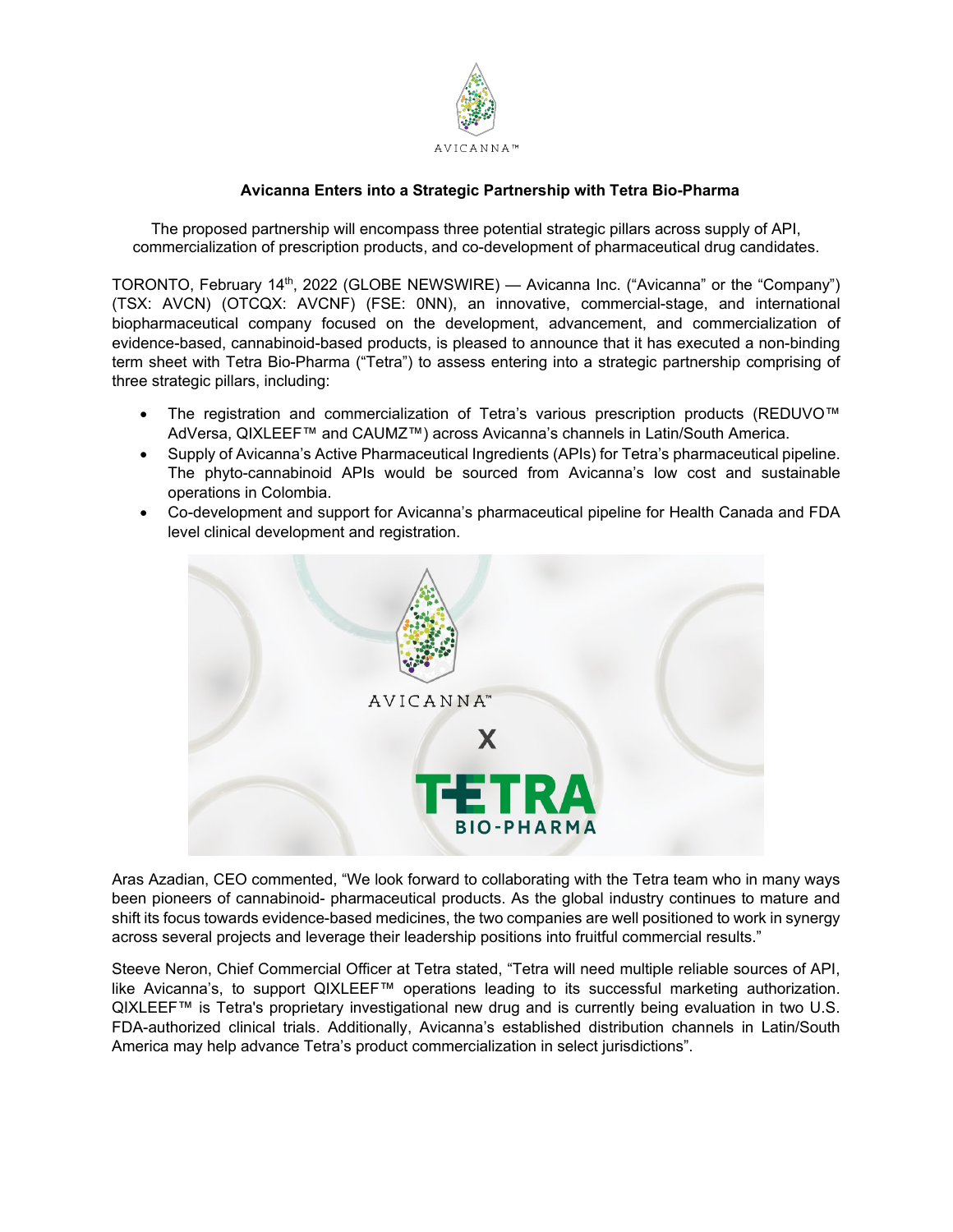

## **About Tetra Bio-Pharma**

Tetra Bio-Pharma (TSX: TBP) (OTCQB: TBPMF) (FRA:JAM1) is a leader in cannabinoid-derived drug discovery and development with a FDA and a Health Canada cleared clinical program aimed at bringing novel prescription drugs and treatments to patients and their healthcare providers. Their evidence-based scientific approach has enabled them to develop a pipeline of cannabinoid-based drug products for a range of medical conditions, including pain, inflammation, and oncology. With patients at the core of what they do, Tetra Bio-Pharma is focused on providing rigorous scientific validation and safety data required for inclusion into the existing biopharma industry by regulators, physicians and insurance companies.

For more information visit: www.tetrabiopharma.com

## **About Avicanna Inc.**

Avicanna is an innovative, commercial-stage, and international biopharmaceutical company focused on the development, advancement, and commercialization of evidence-based cannabinoid-based products for the global consumer, as well as medical and pharmaceutical market segments. In leading global cannabinoid advancements, Avicanna conducts its research in Canada at its R&D headquarters in the Johnson & Johnson Innovation Centre, JLABS @ Toronto, located in the MaRS Discovery District. The Company actively collaborates with leading Canadian academic and medical institutions. Avicanna has established an industry-leading scientific platform including advanced R&D and clinical development that has led to the commercialization of more than thirty products across four main market segments:

- **Medical Cannabis & Wellness Products**: Marketed under the RHO Phyto™ brand these medical and wellness products are an advanced line of pharmaceutical-grade cannabinoid products containing varying ratios of cannabidiol ("CBD") and tetrahydrocannabinol ("THC"). The product portfolio contains a full formulary of products including oral, sublingual, topical, and transdermal deliveries that have controlled dosing, enhanced absorption and stability studies supported by preclinical data. The advanced formulary is marketed with consumer, patient and medical-community education and training.
- **CBD Derma-Cosmetic Products**: Marketed under the Pura H&W™ or Pura Earth™ brands, these registered, clinically tested, derma-cosmetic products include a portfolio of functional CBD topical products.
- **Pharmaceutical Pipeline**: Leveraging Avicanna's scientific platform, vertical integration, and realworld evidence, Avicanna has created a pipeline of patent-pending drug candidates that are indication-specific and in various stages of clinical development and commercialization. These cannabinoid-based drug candidates provide solutions for unmet medical needs in the areas of dermatology, chronic pain, and various neurological disorders. Avicanna's first pharmaceutical preparation (Trunerox™) is in the drug registration stage in South America.
- **Cannabinoid Raw Materials:** Marketed under the Aureus™ brand, the Company's raw material business has successfully completed sales to 12 countries. Aureus™ offers cannabis dried flower, standardized seeds, full-spectrum extracts, and cannabinoid distillates, isolated cannabinoids such as CBD, THC, cannabigerol ("CBG") and other rare cannabinoids. Aureus™ products are produced at Santa Marta Golden Hemp S.A.S, the Company's majority-owned subsidiary in Colombia, which is also GACP certified and has United States Department of Agriculture USDA National Organic Program certification for its hemp cultivar.

SOURCE Avicanna Inc.

### **Stay Connected**